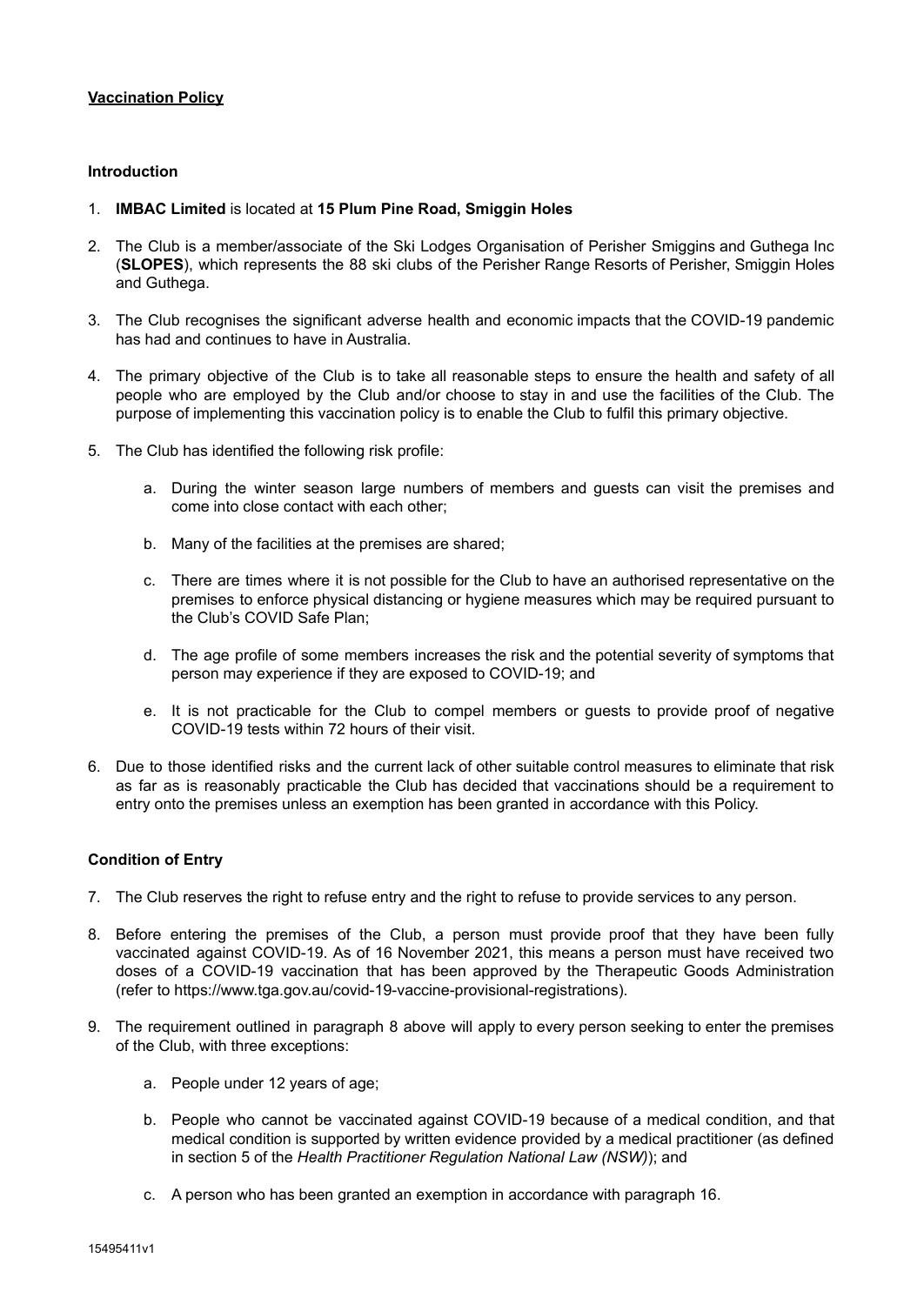#### **Providing Proof of COVID-19 Vaccination Status**

- 10. Before entering the premises of the Club, a person must provide proof that they have been fully vaccinated against COVID-19 in one of the following ways:
	- a. If available checking in via the Service NSW app with a linked COVID-19 digital certificate (preferred option);
	- b. Showing an electronic copy of the COVID-19 digital certificate or immunisation history statement to the satisfaction of a COVID-19 marshall or another authorised person of the Club; or
	- c. Showing a paper version of the COVID-19 digital certificate or immunisation history statement to the satisfaction of a COVID-19 marshall or another authorised person of the Club.
- 11. Unless required to do so by law, the Club will not collect or store vaccination information about any person.
- 12. For the avoidance of doubt, the Club has no access to data provided via the Service NSW app.
- **13.** If none of the options are available in paragraph 10 then it is the obligation of the person visiting the premises to contact the Club in advance to discuss what steps must be taken to provide the relevant proof of vaccination.

#### **Exemptions**

- 14. Where a person is unable to be vaccinated, they will be required to notify that Club no later than 14 days prior to their visit or entry onto the premises that they seek an exemption to the requirements of this Policy.
- 15. Exemptions will be considered in the following circumstances:
	- a. The circumstances in paragraph 9(b) apply;
	- b. The person has a genuinely held religious belief; or
	- c. Other exceptional circumstances exist which justify an exemption within the reasonable opinion of the Club.
- 16. A person who is granted an exemption does not have to comply with the requirements of paragraphs 8 to 13 hereof.
- 17. A person who is granted an exemption may be required within a period of 72 hours prior to entering the premises of the Club to take a polymerase chain reaction (**PCR**) test for COVID-19 and receive a negative result. Upon request a person must provide proof of the negative PCR test result. This must be done by providing a copy of the text message displaying the negative PCR test result.

### **Effective Date and Review Period**

- 18. This Policy is effective from 16 November 2021.
- 19. This Policy will be reviewed on a regular basis and updated as required.
- 20. This Policy has been adopted by the Club as the best way to reduce the risk of exposure to COVID-19 at the Club's premises. The Club acknowledges that risk profiles may change and alternative measures to eliminate the risk may become available over time. The Club will continue to review its risk profile and in circumstances where it forms the view that there are alternative control measures other then mandatory